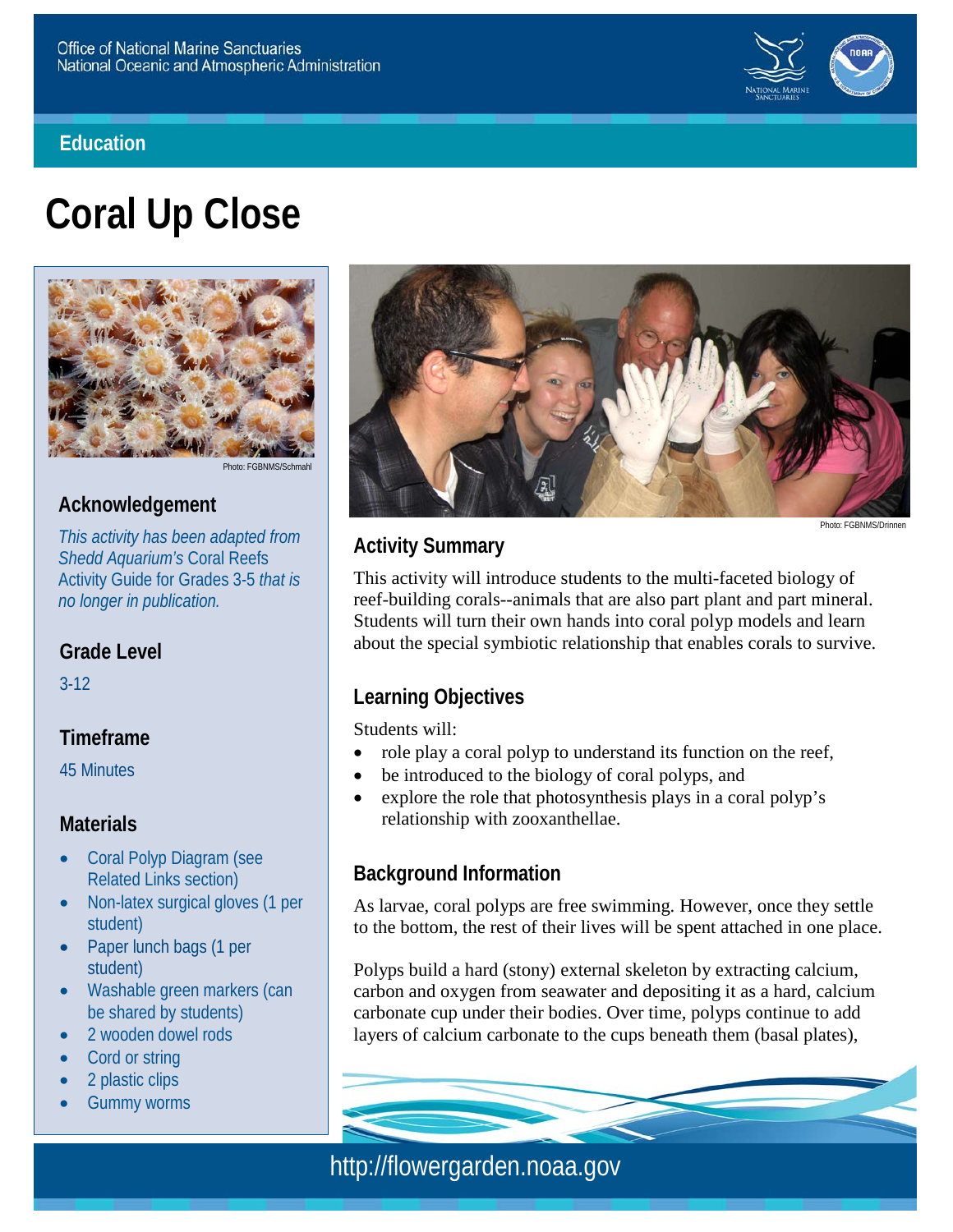

**NOAA Ocean Service Education** 

resulting in upward growth of the skeleton.

Hundreds to thousands of coral polyps together make up a reef-building coral colony. Each polyp is connected to the next by a thin layer of tissue (coenesarc), creating a living mat over a shared skeleton.

By themselves, coral polyps cannot create reefs. The key to their growth is tiny algae called zooxanthellae, which live inside the tissues of the polyps.

By day, most reef-building coral polyps curl up

inside their skeletal cups, letting the zooxanthellae do their job. At night, polyps become predators. They stretch out their tentacles and use their harpoon-like nematocysts to catch the tiny zooplankton drifting by. This is known as raptorial feeding.

More information about coral biology is available at

[http://flowergarden.noaa.gov/education/coralbasi](http://flowergarden.noaa.gov/education/coralbasics.html) [cs.html](http://flowergarden.noaa.gov/education/coralbasics.html)

#### **Preparation**

- Cut two sections of cord/string about 28" long. Tie one end of each cord/string to the end of each dowel. At the other end of each cord/string, tie some type of clip to which a gummy worm may be attached, yet still be pulled free. Attach one gummy worm to each string just before the activity begins.
- Before distributing the bags to the students, cut the bottom rectangle off each paper lunch bag to create a cylinder.

#### **Procedure**

- 1) Display the Polyp Anatomy diagram in front of the class. Point out that a coral polyp consists mostly of a mouth and stomach. It lacks most body parts of other animals leaving it unable to move from place to place, see, or hear. Discuss how coral polyps use two methods to feed.
- 2) Explain to students that they are going to role-play the life of a coral polyp using their hands as models. Distribute the gloves, paper bags, and green markers.
- 3) Instruct students to open the paper bag cylinder and fold over one end as if they were cuffing their pants. Have them repeat this to create a double "cuff," then place this over their non-writing hand, like a bracelet, with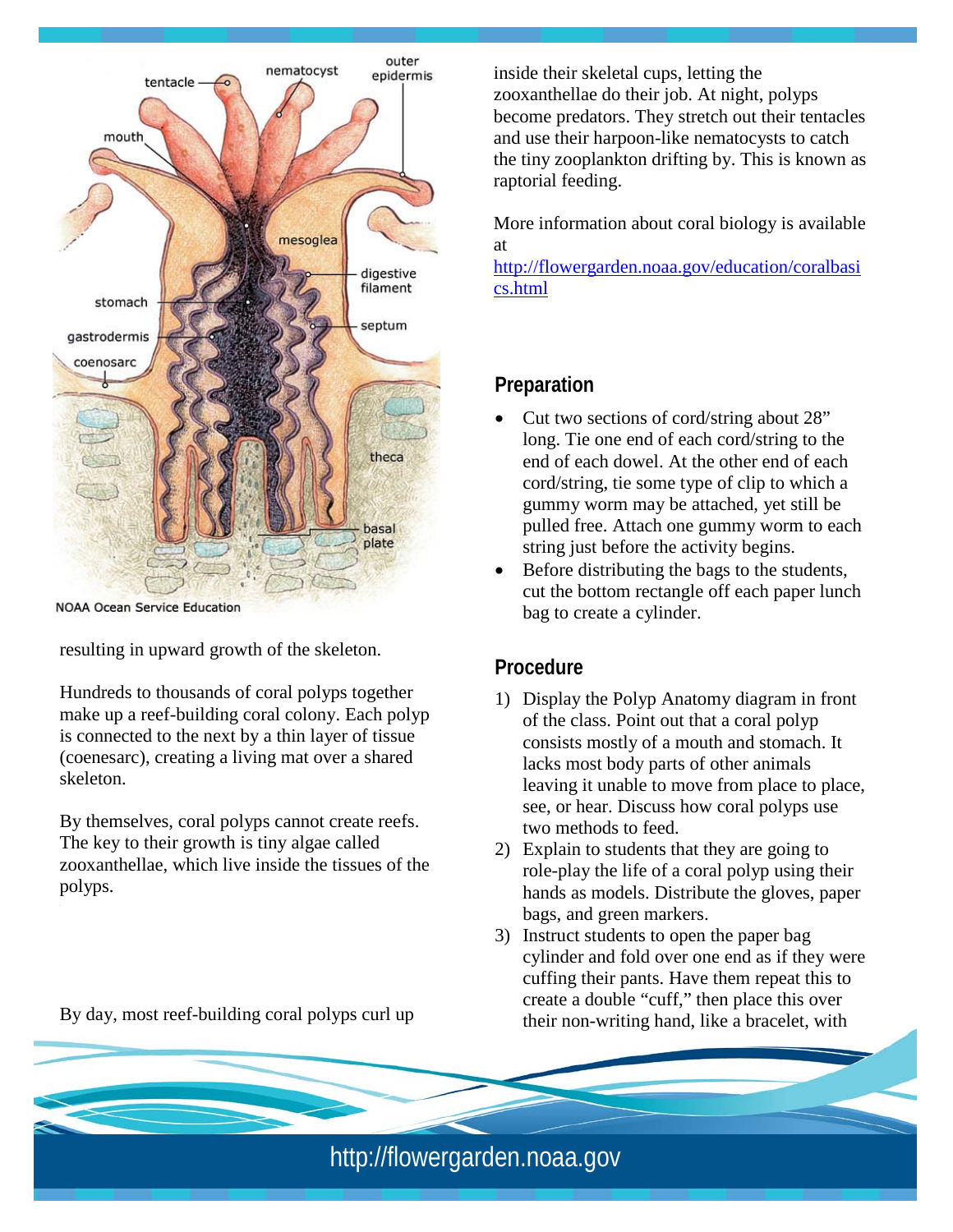## **Vocabulary**

Calcium carbonate – The main component of coral skeletons, as well as the shells of snails, clams and crabs. It is formed from calcium, carbon and oxygen  $(CaCO<sub>3</sub>)$ .

Nematocysts – Thread-like stinging cells in the tentacles of coral polyps, anemones and jellies.

Photosynthesis – The process by which plants use sunlight and chlorophyll to convert carbon dioxide and

the cuffed end at the top. This represents the skeletal cup that the coral polyp sits in.

- 4) Instruct students to place the surgical glove on the same hand as the bag. The gloved hand represents the coral polyp.
- 5) Instruct students to use the green markers to place dots all over the gloved hand. Since this is washable marker, it will rub off on desks and other surfaces, so advise them to avoid touching anything. (If they do touch things, it can be cleaned up using a wet-wipe.) These dots represent the zooxanthellae living in the polyp's tissues.
- 6) Since coral polyps rarely live alone, cluster groups of students together to make colonies. Instruct students to place their elbows close together on a table with all of their "polyps" reaching upward.
- 7) Leave the classroom lights on to simulate day time and ask the students how the corals are likely to be feeding. Since photosynthesis is the primary method during the day, instruct students to retract their tentacles (close their hands into fists) even with the tops of their skeletal cups (bags). The green zooxanthellae (green dots) can now get to work.
- 8) Turn off the classroom lights to simulate night time and ask the student how the corals are likely to be feeding now. Since no light is available, polyps should stretch out their tentacles (fingers) for raptorial feeding.
- 9) Remind students that coral polyps are attached to the substrate and cannot move, so

water into simple carbohydrates and oxygen.

Symbiosis – A living arrangement between organisms in which at least one organism benefits.

Zooplankton – Free-floating, often microscopic, aquatic animals

Zooxanthellae – Single-celled photosynthetic algae that live symbiotically within coral polyp tissues.

> their elbows must remain on the table. And, coral polyps cannot see, so they must keep their eyes closed. Using the dowels like fishing poles, dangle the gummy worms over the cluster of polyps (colony) and move them around. Invite the students to try to capture the "plankton" with their tentacles.



Photo: FGBNMS/Drinnen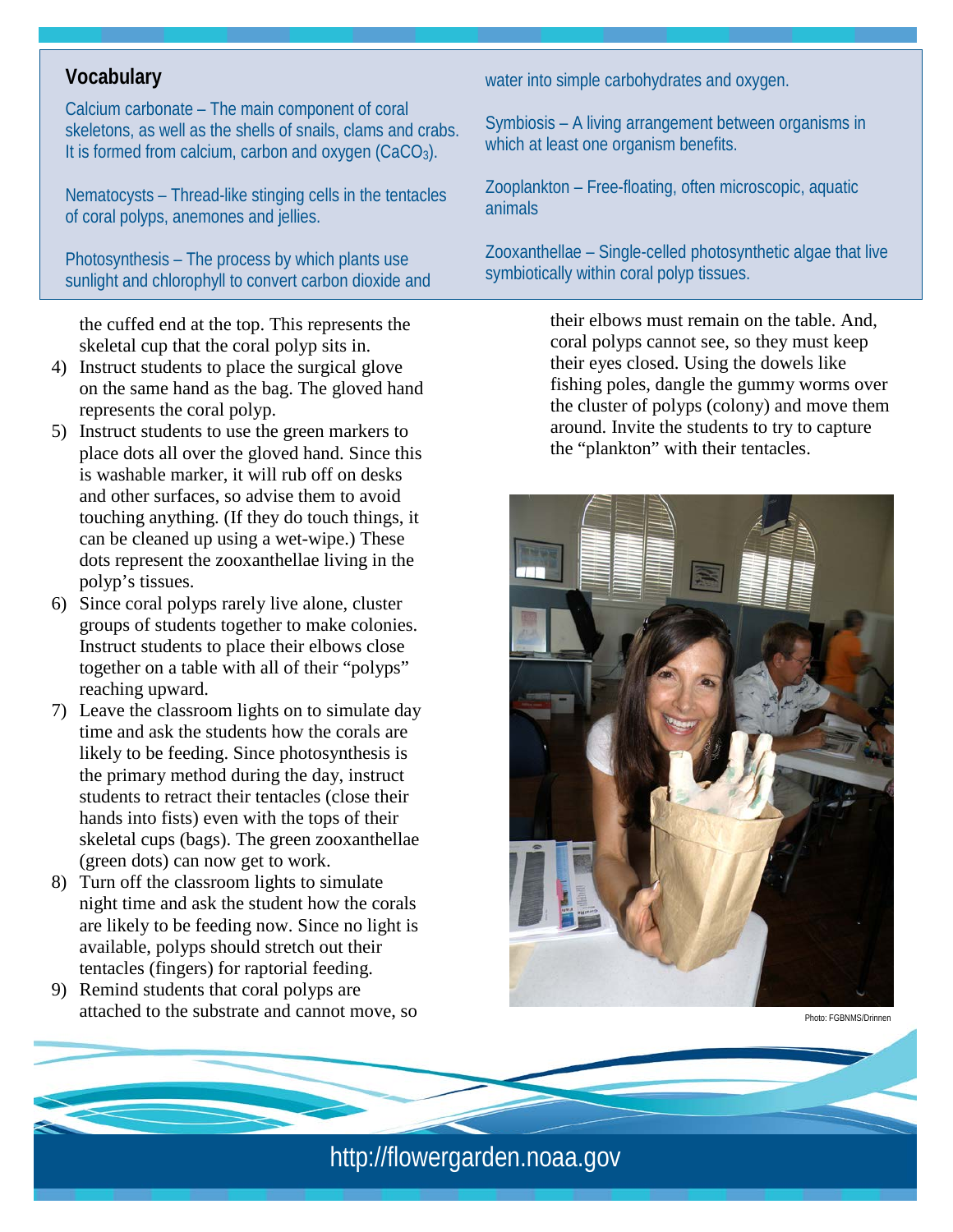

Photo: FGBNMS/D

- 10) Once the gummy worms have both been caught, invite the students to open their eyes and see who got them. Use this as an opportunity to discuss how the colony works as a community and when even some of the polyps feed, they all benefit.
- 11) To close out the activity, ask students to remove their gloves by grasping them from the bottom and pulling them off inside out (to contain the green marker ink). Throw away or recycle the gloves, if that is an option. Next, ask students to unroll the cuffs on their paper bags and flatten them back out to be used again.

#### **Discussion**

This activity is an example of modeling nature in an effort to improve understanding. However, no model is 100% accurate.

How was this model helpful to the students?

What are some limitations of this model?

- *a) Hard coral polyps have tentacles in multiples of 6, but our hands only have 5 fingers.*
- *b) Polyps don't catch food directly with their tentacles, but with their nematocysts.*

#### **Extension**

Coral polyps not only get food from their symbiotic algae, but they also get their colors from them.

Coral bleaching is a term used to describe a situation in which corals appear to turn white. In actuality, what has happened is that the algae have left the corals.

This situation is usually the result of some kind of stress event, often high water temperatures. Without the algae, the coral polyps are mostly clear, allowing you to see through to their white skeletons below--hence, the bleached appearance.

Coral bleaching is not necessarily a death sentence. If stress conditions are alleviated in time, the corals may take on new algae and return to a healthy state. Even so, recovery may take weeks to months and recently stressed corals may be more susceptible to coral diseases.

You can simulate this process by doing the activity using green sticker dots instead of green marker to represent the zooxanthellae. Stickers may be slowly removed as stress levels rise in a simulated bleaching event.

More information about coral bleaching is available at [http://flowergarden.noaa.gov/education/bleaching.h](http://flowergarden.noaa.gov/education/bleaching.html)

[tml](http://flowergarden.noaa.gov/education/bleaching.html)

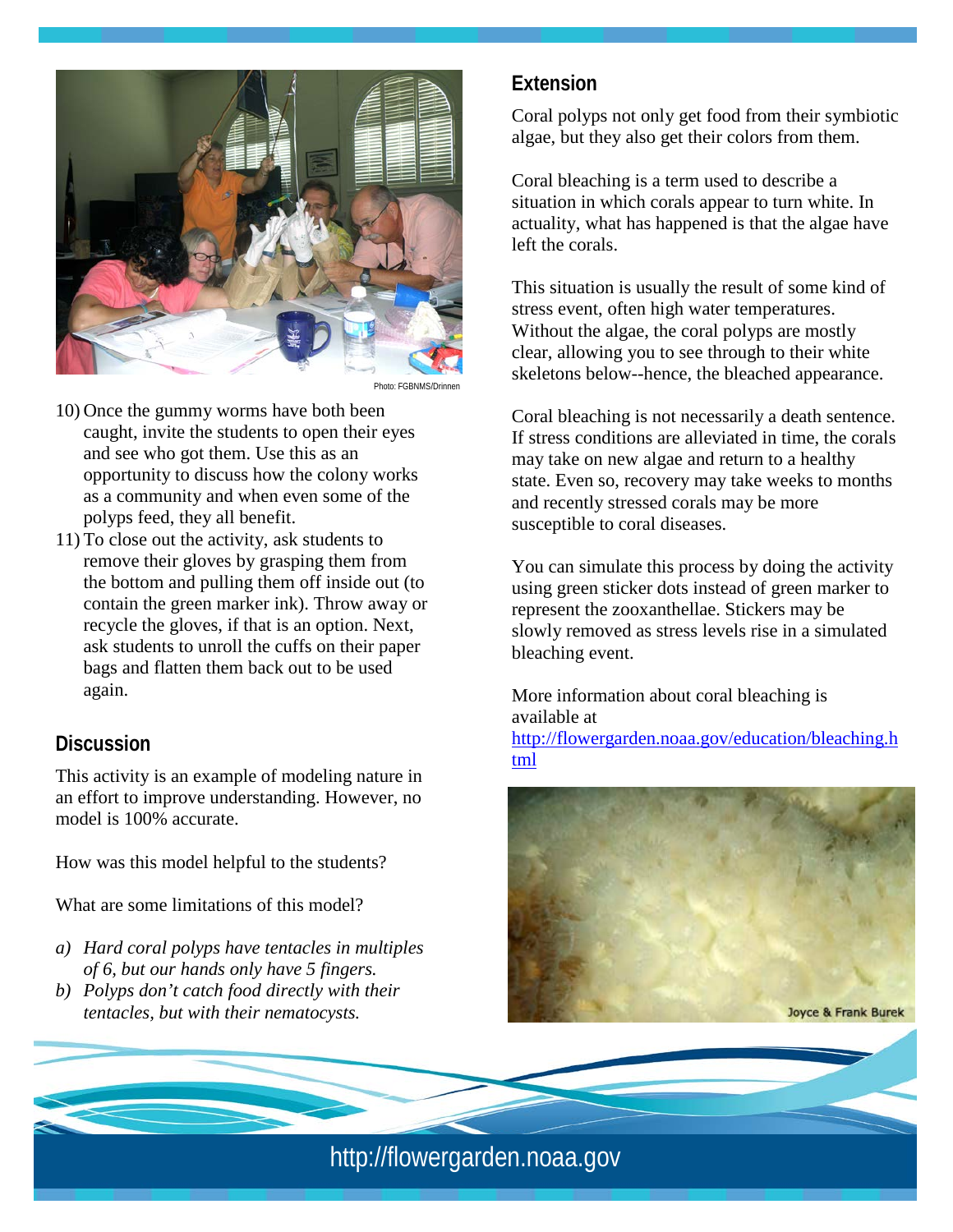| <b>Education Standards</b>                                       |                                                                                                                                                                                                                                                                                                                                                                                                                                                                                                                                                                                                                                                                                                                                                                                                                                                                                                                                                                                                                                                                                                                                                                                                                                                                                                                                                                                                                                                                                                                                                                                                                                                                                                                                                                                                                                                                                                                                                                                                                                                                                                                                                                                                                                                                                                                                                                                                                                                                                                                  |
|------------------------------------------------------------------|------------------------------------------------------------------------------------------------------------------------------------------------------------------------------------------------------------------------------------------------------------------------------------------------------------------------------------------------------------------------------------------------------------------------------------------------------------------------------------------------------------------------------------------------------------------------------------------------------------------------------------------------------------------------------------------------------------------------------------------------------------------------------------------------------------------------------------------------------------------------------------------------------------------------------------------------------------------------------------------------------------------------------------------------------------------------------------------------------------------------------------------------------------------------------------------------------------------------------------------------------------------------------------------------------------------------------------------------------------------------------------------------------------------------------------------------------------------------------------------------------------------------------------------------------------------------------------------------------------------------------------------------------------------------------------------------------------------------------------------------------------------------------------------------------------------------------------------------------------------------------------------------------------------------------------------------------------------------------------------------------------------------------------------------------------------------------------------------------------------------------------------------------------------------------------------------------------------------------------------------------------------------------------------------------------------------------------------------------------------------------------------------------------------------------------------------------------------------------------------------------------------|
| <b>National Education</b><br><b>Standards - Science</b>          | 3-LS2.D, 5-LS2.A Ecosystems: Interactions, Energy, Dynamics<br>4-LS1.A, 4-LS1.D From Molecules to Organisms: Structure & Processes<br>MS-LS2.A, HS-LS2.A Interdependent Relationships in Ecosystems                                                                                                                                                                                                                                                                                                                                                                                                                                                                                                                                                                                                                                                                                                                                                                                                                                                                                                                                                                                                                                                                                                                                                                                                                                                                                                                                                                                                                                                                                                                                                                                                                                                                                                                                                                                                                                                                                                                                                                                                                                                                                                                                                                                                                                                                                                              |
| <b>Texas Essential</b><br>Knowledge & Skills<br>(TEKS) - Science | 3.3C Represent the natural world using models. Identify their limitations.<br>3.9B Identify and describe the flow of energy in a food chain and predict how changes in a food chain affect the<br>ecosystem.<br>3.10A Explore how structure and functions of plants and animals allow them to survive in a particular<br>environment.<br>4.3C Represent the natural world using models.<br>4.9A Investigate that most producers need sunlight, water, and carbon dioxide to make their own food, while<br>consumers are dependent on other organisms for food.<br>4.9B Describe the flow of energy through food webs and predict how changes in the ecosystem affect the food<br>web.<br>4.10A Explore how adaptations enable organisms to survive in their environment.<br>5.3C Develop a model that represents how something works or looks that cannot be seen.<br>5.9B Describe how the flow of energy derived from the Sun is transferred through a food chain.<br>5.9C Predict the effects of changes in ecosystems caused by living organisms.<br>5.10A Compare the structures and functions of different species that help them survive.<br>6.3B Use models to represent aspects of the natural world.<br>6.3C Identify advantages and limitations of models.<br>7.3B Use models to represent aspects of the natural world.<br>7.3C Identify advantages and limitations of models.<br>7.5A Recognize that radiant energy from the sun is transformed into chemical energy through the process of<br>photosynthesis.<br>7.8A Predict and describe how different types of catastrophic events impact ecosystems.<br>7.13A Investigate how organisms respond to external stimuli found in the environment.<br>8.3B Use models to represent aspects of the natural world.<br>8.3C Identify advantages and limitations of models.<br>8.11A Describe producer/consumer relationships as they occur in food webs.<br>Aquatic Science.5D Identify the interdependence of organisms in an aquatic environment.<br>Aquatic Science.10B Compare and describe how adaptations allow an organism to exist within an aquatic<br>environment.<br>Aquatic Science.12A Predict effects of thermal changes from humans on the living and nonliving components<br>of an aquatic ecosystem.<br>Biology.12A Interpret relationships among organisms.<br>Biology.12B Compare variations and adaptations of organisms in different ecosystems.<br>Biology.12F Describe how environmental change can impact ecosystem stability. |
| Ocean Literacy<br><b>Principles</b>                              | 2. The ocean and life in the ocean shape the features of Earth. (d)<br>5. The ocean supports a great diversity of life and ecosystems. (a, d)<br>6. The ocean and humans are inextricably interconnected. (e)                                                                                                                                                                                                                                                                                                                                                                                                                                                                                                                                                                                                                                                                                                                                                                                                                                                                                                                                                                                                                                                                                                                                                                                                                                                                                                                                                                                                                                                                                                                                                                                                                                                                                                                                                                                                                                                                                                                                                                                                                                                                                                                                                                                                                                                                                                    |
| <b>Climate Literacy</b><br><b>Principles</b>                     | 3. Life on Earth depends on, is shaped by, and affects climate. (a, c)<br>7. Climate change will have consequences for the earth system and human lives. (c, d)                                                                                                                                                                                                                                                                                                                                                                                                                                                                                                                                                                                                                                                                                                                                                                                                                                                                                                                                                                                                                                                                                                                                                                                                                                                                                                                                                                                                                                                                                                                                                                                                                                                                                                                                                                                                                                                                                                                                                                                                                                                                                                                                                                                                                                                                                                                                                  |